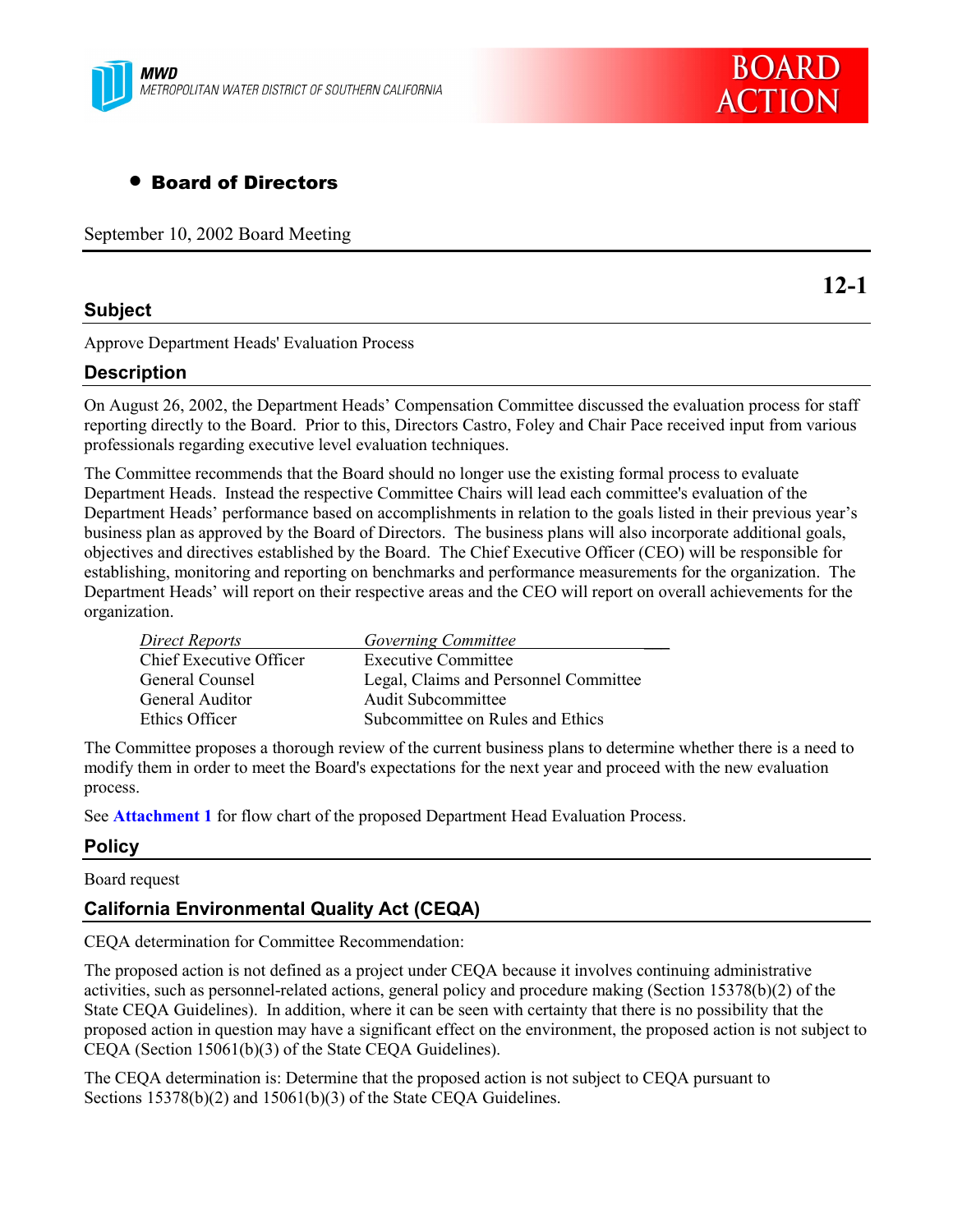### **Recommendation**

Adopt the CEQA determination and approve the Committee recommendation that the Board no longer use the existing formal process to evaluate Department Heads. The Committee recommends a revised process with respective committee chairs leading the evaluation and submitting a recommendation to the Executive Committee for final consideration and approval by the Board.

**Fiscal Impact:** None

8/28/2002 *Gilbert F. Ivey* for Jorge G. Castro *Co-Chair, Department Head Compensation Committee Date*

### **Attachment 1 ñ Proposed Process for MWD Department Head Evaluation**

BLA #1746